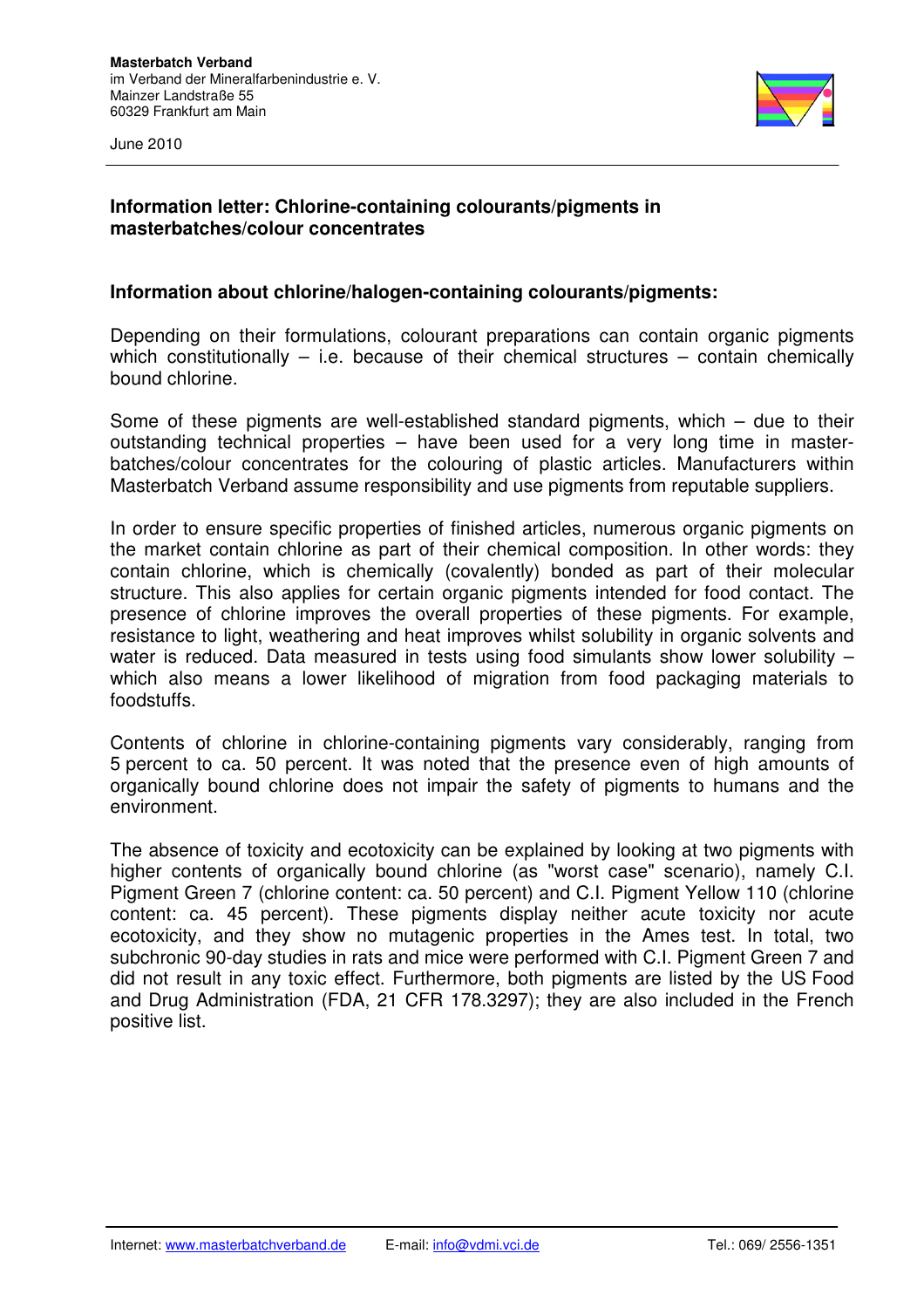June 2010

The discussion about risks and benefits of chlorine-containing products is increasingly shifting to an emotional level – probably because the possibility cannot be ruled out of their presence in waste streams causing toxic gases in waste incineration. In line with the commitment under the global Responsible Care initiative and wishing to obtain a more precise picture of a possible formation of dibenzodioxins and dibenzofurans in the incineration process, ETAD (The Ecological and Toxicological Association of Dyes and Organic Pigment Manufacturers) mandated pertinent laboratory studies. Conditions in municipal waste incineration plants were modelled in these studies, with tests being performed in pigment powder and not in coloured finished articles. The pigment powder contained a share of ca. 50 percent of organically bound chlorine. With state-of-the-art analysis techniques, data measured even in this "worst case" scenario – i.e. incineration of undiluted pigment – were only just above the usual detection limits.

 $\overline{\phantom{a}}$  , and the contribution of the contribution of the contribution of the contribution of the contribution of the contribution of the contribution of the contribution of the contribution of the contribution of the

Pigments for food packaging meet strict legal requirements (such as e.g. FDA, AP(89) 1, BfR Recommendation no. IX).

In terms of food law, the respective declarations of conformity apply for the supplied colourants and colour concentrates.

### **Absence of chlorine:**

Colour concentrates/masterbatches, which contain pigments from which bound chlorine is constitutionally absent, can still have traces of chlorine compounds. For this reason, we cannot confirm total absence of chlorine; such information might be unreliable.

### **Beilstein test:**

The Beilstein test provides non-specific proof of halogens/chlorine, i.e. this is a purely qualitative method which does not enable any findings regarding sources of thus detected halogens/chlorine. Quite often, the Beilstein test is performed simply as a preliminary test in studies of plastic materials (first indication of PVC).

A positive Beilstein test does not substantiate the presence of toxic chlorine/halogen compounds; this positive result only points to a substance/mixture which contains chemically bound chlorine/halogens.

This can be highlighted by two examples:

- Common salt reacts positively in the Beilstein test. In almost all regions throughout Germany, the Beilstein test results in positive detection in pure drinking water from the tap.
- Proof is not certain, because some volatile nitrogen compounds, too, can colour the flame green. This is stated in relevant elementary literature and in textbooks.